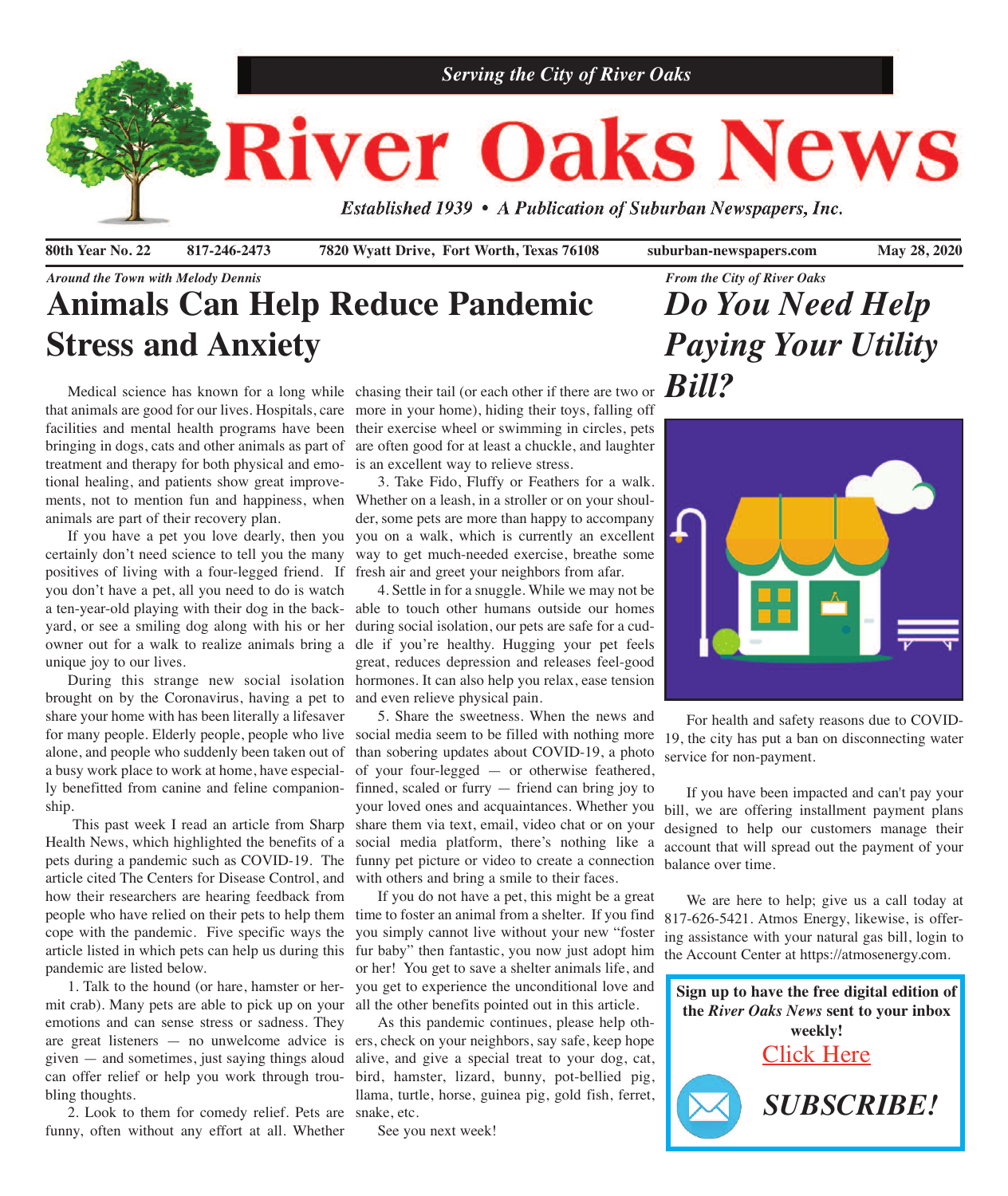## *From Tarrant County Public Health* **Drive-Thru COVID-19 Testing Now Open in Tarrant County**

 Drive-thru COVID-19 testing sites are now open in Arlington and Fort Worth by appointment only, Monday through Friday. Each individual age 18 and old must have an appointment; for children under 18, contact their healthcare provider.

 The testing is free to the public. If you have insurance, TCPH will bill the insurance company. There is no cost to the uninsured. Test results take 4-5 days and isolation is recommended.

 Testing is available to any Tarrant County residents who meet any of the following qualifications:

 • are employed as a healthcare or essential worker

• are over 65

• have chronic health conditions

• have COVID-19 symptoms including fever, cough, and shortness of breath

 To learn more about how to utilize these drivethru COVID-19 testing sites and to go through the pre-screening portion to schedule a test, visit https://covidtesting.tarrantcounty.com. People who need assistance can also call the Tarrant County Public Health information line at 817-248- 6299.

## *From Suburban Newspapers Staff Writers COVID By the Numbers: A Look at Local Cases*

 Per the Tarrant County Public Health Department public coronavirus records, as of Tuesday, May 26 at 1:00 p.m. these are the local confirmed COVID-19 cases in our immediate areas:

 **Benbrook**: 52 positive, 9 recovered, 5 deaths **Lake Worth**: 7 positive, 1 recovered, 0 deaths **River Oaks**: 11 positive, 2 recovered, 1 death **Sansom Park**: 15 positive, 7 recovered, 1 death

 **Westworth Village**: 3 positive, 1 recovered, 0 deaths

 **White Settlement**: 28 positive, 8 recovered, 0 deaths

 Tarrant County Totals: 5,039 positive, 1912 recovered, 144 deaths

 Included on the Tarrant County Health Department website, http://www.tarrantcoun ty.com.

# **Around the Town BINGO**

Practice social d tance and have f doing it by playing Around the Town Bingo!

Snap a photo your family completi one of the squares and submit it to suburba news@sbcglobal.net.

Complete a bing by getting five in a row. Submit a bingo can with two bingos by Ju 31 to be included on o list of winners!

(Free space can used twice.)

**Contact us, submit news, plan your ads, and more at [http://www.suburban](http://www.suburban-newspapers.com)[newspapers.com](http://www.suburban-newspapers.com)**



**Suburban Newspapers, Inc.** *~Veteran Owned ~*

## **Publishers of the** *River Oaks News, Benbrook News, and White Settlement Bomber News*

Publisher: Boyden Underwood, publisher@suburban-newspapers.com Editor: Emily Moxley, suburbannews@sbcglobal.net Classifieds: Vee Horn, ca.suburbannews@sbcglobal.net Advertising: ads.suburbannews@sbcglobal.net

## **7820 Wyatt Drive, Fort Worth, TX 76108 817-246-2473**

**www.suburban-newspapers.com**

Office hours: Mon. and Tues. from 9 a.m. to 3 p.m. and Wed., 10 a.m. to 1 p.m.

| is-<br>un<br>ng<br>vn                     |                                                   |                                                          |                                        |                                                          |                                                         |
|-------------------------------------------|---------------------------------------------------|----------------------------------------------------------|----------------------------------------|----------------------------------------------------------|---------------------------------------------------------|
| of<br>ng<br>nd<br>n-                      | Go for a<br>walk.                                 | Snap a photo<br>in bluebon-<br>nets or wild-<br>flowers. | Read an<br>ebook from<br>the library.  | Pick up din-<br>ner to go<br>from a local<br>restaurant. | Tell a teacher<br>how much<br>you appreci-<br>ate them! |
| $\overline{g}$ O<br>W.<br>rd<br>ılу<br>ur | Complete a<br>newspaper<br>word search.           | Exercise at<br>home.                                     | Read a book<br>about local<br>history. | Repurpose a<br>newspaper.                                | Write a letter.                                         |
| be                                        | Give a hand-<br>made gift on<br>Mother's<br>Day.  | Decorate the<br>driveway or<br>sidewalk with<br>chalk.   | <b>Free Space</b>                      | Show support<br>for a high<br>school senior.             | Read a book<br>to your pet.                             |
|                                           | Virtually<br>attend a City<br>Council<br>meeting. | Feed ducks at<br>the park.                               | Thank an<br>essential<br>worker.       | Salute our<br>heroes on a<br>patriotic holi-<br>day.     | Do a random<br>act of kind-<br>ness.                    |
|                                           | Play a game.                                      | Learn about<br>local history<br>at wsmuse-<br>um.com.    | Attend a vir-<br>tual story<br>time.   | Go fishing.                                              | Watch a<br>keeper chat at<br>the FW Zoo<br>on Facebook. |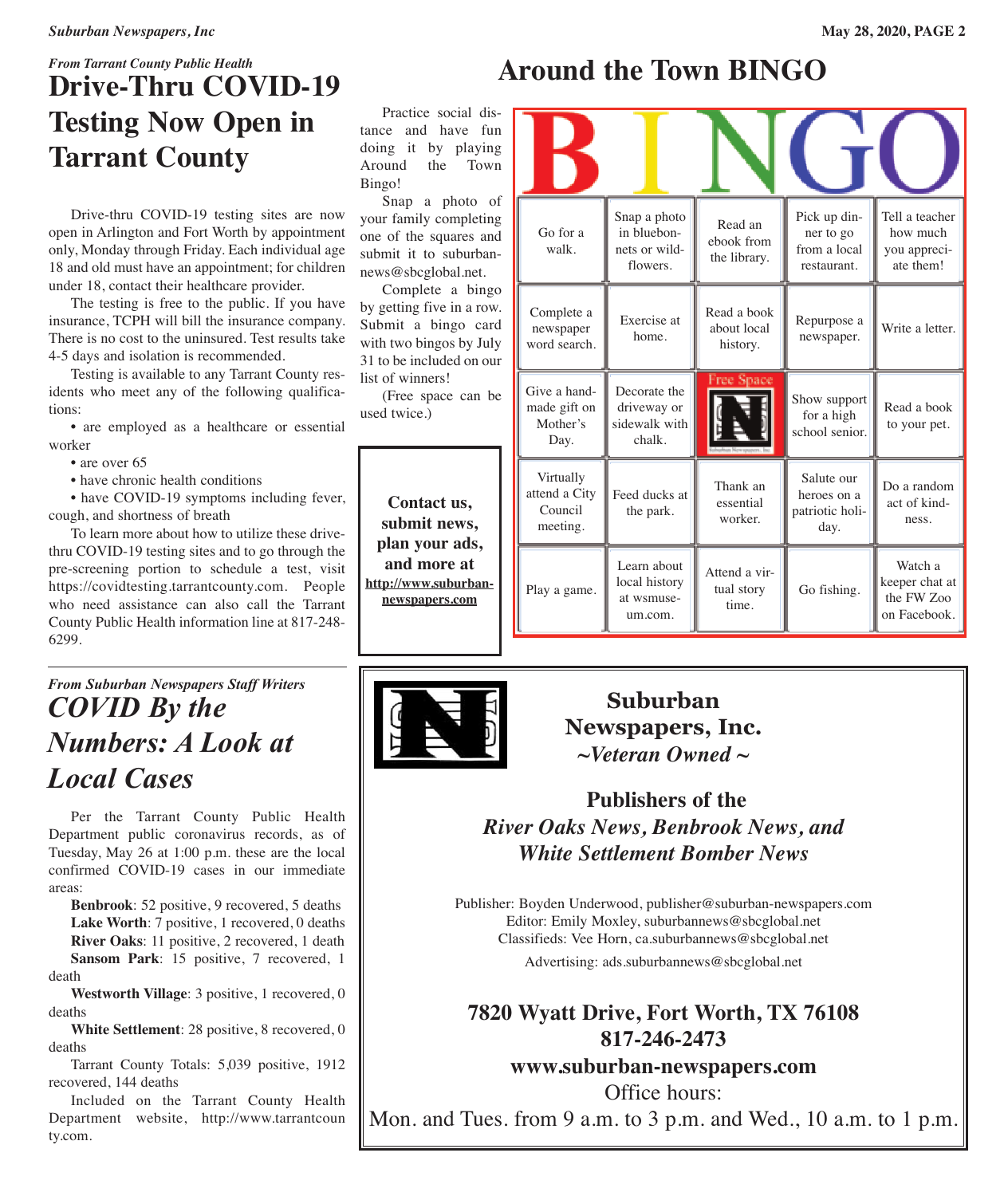

**ESTATE SALE In our Showroom - 2930 W. Pafford Ft. Worth Mapsco 90-F**

## **Fri., May 29: 6pm - 9 pm Sat., May 30 & Sun. May 31: 10am - 5pm**

Easter has been packed and stored until next year! But there's still LOTS of never seen furniture and accessories! Hundreds of American coins have dominated the collectible area, including: Indian Head Pennies, Mercury Dimes, Buffalo Nickels, Washington Quarters, Jefferson and Franklin Halfs, plus silver and clad Kennedy Halfs and more. (All American coins are priced at half of the 2020 Coin Book.)

There's also vintage Native American jewelry: rings, fabulous watch bands, etc. Great pieces of Wave Crest and more.

Winnie the Pooh has taken the entire blue room with thousands of items of every description.

There's great antique and more recent furniture and furnishings. But you'll just have to visit our website to see pictures of it all. There's not room here for everything. It's amazing!

## **https://www.millchell.com**



**8320 Hanon Drive White Settlement, Texas 76108 817-246-9719**

**Open:** Tuesday - Saturday, 10 AM to 3 PM **Closed:** Sunday & Monday

**http://www.wsmuseum.com FREE ADMISSION - GROUPS WELCOME (CALL FOR LIMIT)**

## *From the North Central Texas Council of Governments* **White Settlement Historical Society Meeting Change of Venue**

 The White Settlement Historical Society will gather, with social distancing much in mind and in practice, for their delayed Annual Meeting on Saturday, June 6 at 1:30 p.m. in the White Settlement Splash Dayz Convention Center.

 The agenda and guest program remains the same - election of new officers, scholarship announcement and a program by Dwayne Lee, Southern Flair Photography, on "Revisiting the D-Day Beaches" of World War II, Normandy, France. Members, their family and the public are invited. All attending are encouraged to wear face coverings. Extra masks and hand sanitizer will be available. Light refreshments will be provided.

 Visit the Society website at http://www.wsmuseum.com/WSHS or call 817-246-9719 for questions or concerns.

*From the North Central Texas Council of Governments*

# **NCTCOG Requests Input on Funding Initiatives Through June 9**

 The North Central Texas Council of Governments (NCTCOG) is conducting an online input opportunity to give residents the chance to comment on a series of transportation initiatives in the Dallas-Fort Worth area. North Texans are encouraged to provide their input through June 9 at https://www.nctcog.org/trans/involve/meetings.

 NCTCOG staff will present an update to the 10-Year Plan, which includes a draft list of projects through Fiscal Year 2030. This is an annual update to the original 10-Year Plan the Regional Transportation Council approved in 2016, which identified major projects to be implemented in the region by FY 2026.

 NCTCOG has introduced an interactive tool allowing North Texans to provide input to help planners better serve their transportation needs. With "Map Your Experience," users of the transportation system can post comments about what they encounter or ideas that could help other users of the system. This tool, available at https://www.nctcog.org/trans/plan/mtp/mapyour-experience, will be highlighted as part of the online input opportunity.

 Staff will also discuss the current Metropolitan Transportation Plan (MTP), Mobility 2045, impacts from COVID-19 on the transportation system, upcoming fleet data collection projects for natural gas and electric vehicles , and an overview of the recently updated Air Quality Handbook.

 To request printed copies of the information presented, call 817-608- 2365 or email cbaylor@nctcog.org.



| $\cdot$ FREE Local Calls |  |
|--------------------------|--|
|--------------------------|--|

- **•** *FREE* **HBO & ESPN**
- **•** *FREE* **Morning Coffee**
- **• POOL**
- **• AARP Welcome**
- **• Fax Service Available**
- **• Guest Laundry Available**
- **•** *FREE* **DSL**

**817-249-8885**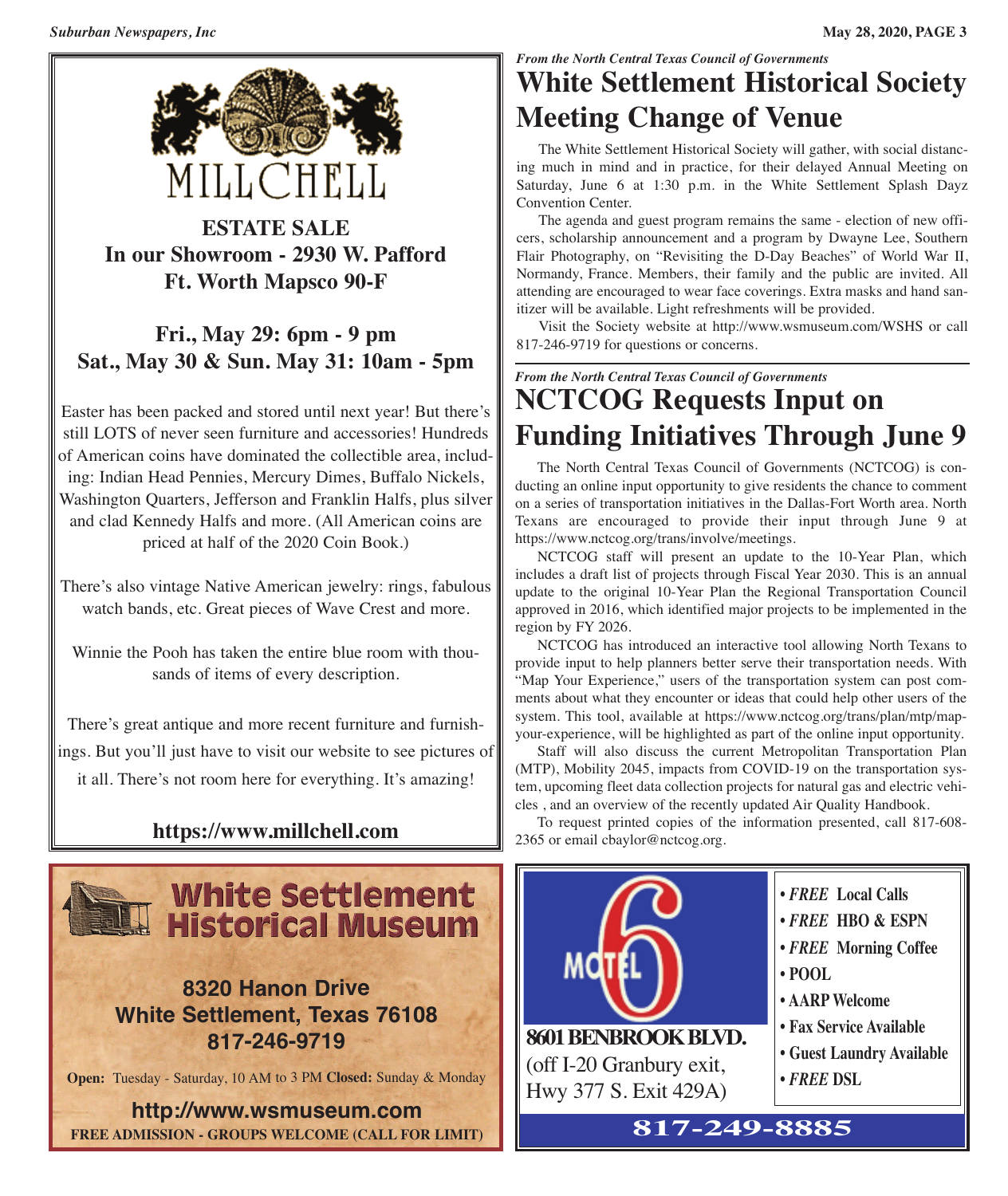#### *Published with Permission from the Obama Foundation* **Graduate Together: America Honors the High School Class of 2020**

 *On Saturday, May 16, President Barack Obama spoke during Graduate Together: America Honors the High School Class of 2020. He encouraged young people to be brave, do the right thing, and build community. He also acknowledged what we as a community have already seen - the Class of 2020 is full of amazing leaders, creative minds, and hardworking individuals who are already on the right path.*

 *The address can be viewed online at https://www.obama.org/updates/president-obamas-graduation-message-class-2020/.*

 *A transcript of his address follows:*

 I couldn't be prouder of all of you in the graduating Class of  $2020 - as$  well as the teachers, coaches, and most of all, parents and family who guided you along the way.

 Now, graduating is a big achievement under any circumstances. Some of you have had to overcome serious obstacles along the way, whether it was an illness, or a parent losing a job, or living in a neighborhood where people too often count you out. Along with the usual challenges of growing up, all of you have had to deal with the added pressures of social media, reports of school shootings, and the specter of climate change. And then, just as you're about to celebrate having made it through, just as you've been looking forward to proms and senior nights, graduation ceremonies – and, let's face it, a whole bunch of parties – the world is turned upside down by a global pandemic. And as much as I'm sure you love your parents, I'll bet that being stuck at home with them and playing board games or watching Tiger King on TV is not exactly how you envisioned the last few months of your senior year.

 Now I'll be honest with you – the disappointments of missing a live graduation, those will pass pretty quick. I don't remember much of my own high school graduation. I know that not having to sit there and listen to a commencement speaker isn't all bad – mine usually go on way too long. Also, not that many people look great in those caps, especially if you have big ears like me. And you'll have plenty of time to catch up with your friends once the immediate public health crisis is over.

But what remains true is that your graduation

marks your passage into adulthood – the time when you begin to take charge of your own life. It's when you get to decide what's important to you: the kind of career you want to pursue. Who you want to build a family with. The values you want to live by. And given the current state of the world, that may be kind of scary.

 If you'd planned on going away for college, getting dropped off at campus in the fall, that's no longer a given. If you were planning to work while going to school, finding that first job is going to be tougher. Even families that are relatively well-off are dealing with massive uncertainty. Those who were struggling before, they're hanging on by a thread.

 All of which means that you're going to have to grow up faster than some generations. This pandemic has shaken up the status quo and laid bare a lot of our country's deep-seated problems – from massive economic inequality to on-going racial disparities to a lack of basic health care for people who need it. It's woken a lot of young people up to the fact that the old ways of doing things just don't work; that it doesn't matter how much money you make if everyone around you is hungry and sick; and that our society and our democracy only work when we think not just about ourselves, but about each other.

 It's also pulled the curtain back on another hard truth, something that we all have to eventually accept once our childhood comes to an end. All those adults that you used to think were in charge and knew what they were doing? It turns out they don't have all the answers. A lot of them aren't even asking the right questions. So, if the world's going to get better, it's going to be up to you.

 That realization may be kind of intimidating. But I hope it's also inspiring. With all the challenges this country faces right now, nobody can tell you "no, you're too young to understand" or "this is how it's always been done." Because with so much uncertainty, with everything suddenly up for grabs, this is your generation's world to shape.

 Since I'm one of the old guys, I won't tell you what to do with this power that rests in your hands. But I'll leave you with three quick pieces

 First, don't be afraid. America's gone through tough times before – slavery, civil war, famine, disease, the Great Depression and 9/11. And each time we came out stronger, usually because a new generation—young people like you—learned from past mistakes and figured out how to make things better.

 Second, do what you think is right. Doing what feels good, what's convenient, what's easy – that's how little kids think. Unfortunately, a lot of so-called grown-ups, including some with fancy titles and important jobs, still think that way – which is why things are so screwed up. I hope that instead, you decide to ground yourself in values that last, like honesty, hard work, responsibility, fairness, generosity, respect for others. You won't get it right every time, you'll make mistakes like we all do. But if you listen to the truth that's inside yourself, even when it's hard, even when it's inconvenient, people will notice. They'll gravitate towards you. And you'll be part of the solution instead of part of the problem.

 Finally, build a community. No one does big things by themselves. Right now, when people are scared, it's easy to be cynical and say let me just look out for myself, or my family, or people who look or think or pray like me. But if we're going to get through these difficult times; if we're going to create a world where everybody has the opportunity to find a job, and afford college; if we're going to save the environment and defeat future pandemics, then we're going to have to do it together.

 So be alive to one another's struggles. Stand up for one another's rights. Leave behind all the old ways of thinking that divide us – sexism, racial prejudice, status, greed – and set the world on a different path.

 When you need help, Michelle and I have made it the mission of our Foundation to give young people like you the skills and support to lead in your own communities, and to connect you with other young leaders around the country and around the globe.

 But the truth is you don't need us to tell you what to do.

 Because in so many ways, you've already started to lead.

 Congratulations, Class of 2020. Keep making us proud.



# of advice.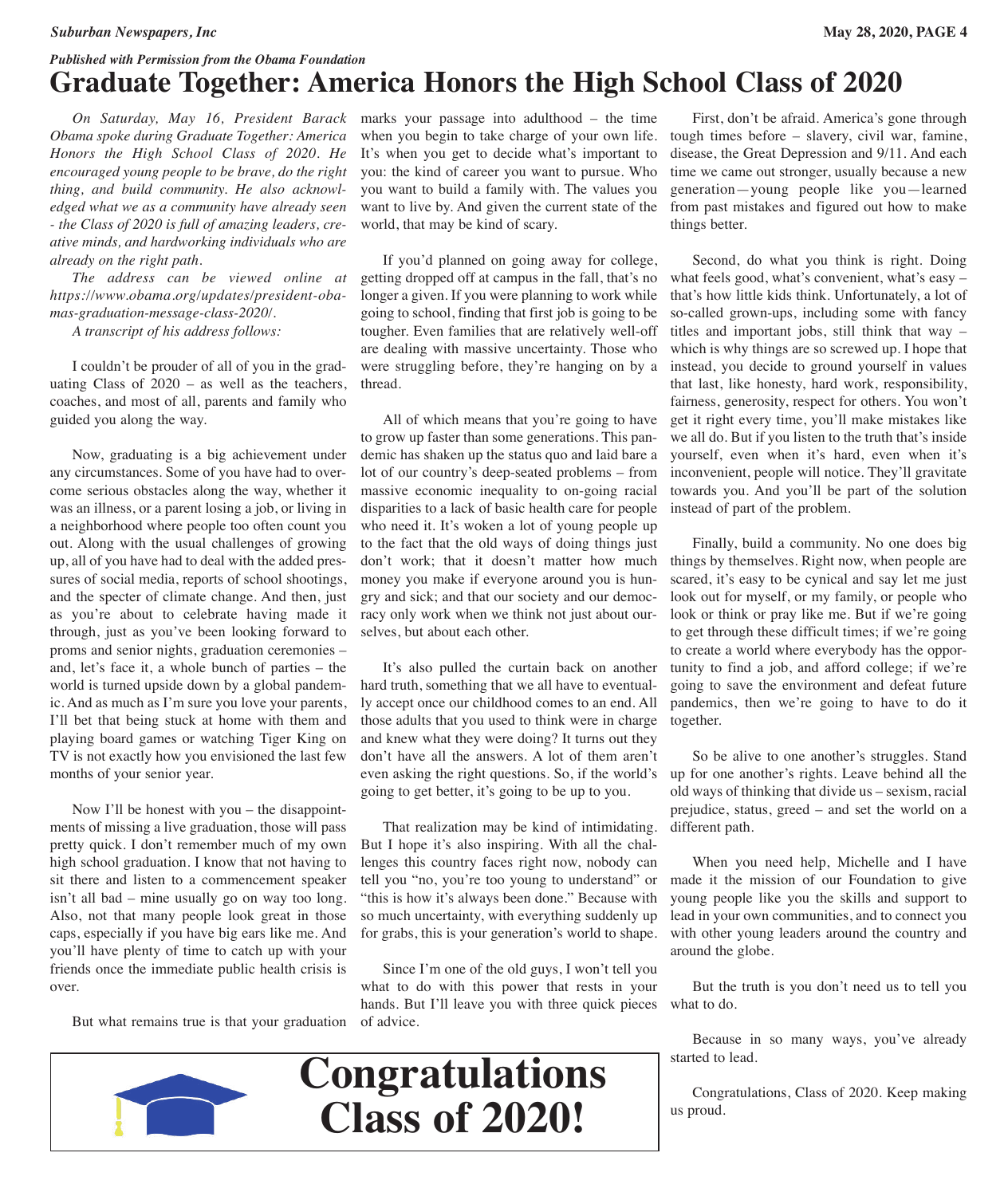#### *Suburban Newspapers, Inc.* **May 28, 2020, PAGE 5** *Texas History Minute* **U.S. Army Physician, Major Walter Reed, M.D.** *by Dr. Ken Bridges*

 Perhaps one of the most recognizable names in American medicine is that of Dr. **Walter Reed**. Reed would become a symbol of army medicine in the years after his death with the naming of the military hospital in Bethesda, Maryland, in his honor. Before that, his work resulted in important advances in patient care and taming one of the most feared diseases of the time, yellow fever.

 Reed was born in eastern Virginia in 1851. He was the youngest of five children. His father was a Methodist minis-



maternal grandparents cared for them while their father continued his work for a surgeon at age 23. Reed had spent nearly 18 years at various western forts by ter, which required him to travel away from the family home often to preach the gospel at far-flung rural churches. Reed was a brilliant child, and he was part of a family of high achievers, including an older brother who later became a judge and another who also became a preacher. Their education was through a series of private schools and tutors. Their mother died while the children were still young, and the family moved to North Carolina where the children's the church.

 In 1865, their father remarried, and the family moved back to Virginia. At the age of 15, Reed enrolled at the University of Virginia with his oldest brothers. He devoured books, sometimes only sleeping three or four hours each night as a result. Showing such immense intellect, he breezed through his courses of study. After two years, he convinced a board of professors to let him take his oral exams early. Surprising the board, he aced the tests and earned his medical degree. At the age of 17, he became the youngest doctor in the history of the university.

 Much of any new physician's work is learning to apply knowledge from books and the lab into practical work, what is today called a residency. Though he had an extensive education, there were no hospitals nearby for apply these new skills. Reed traveled to New York City and continued his studies at the Bellevue Hospital Medical College, earning a second medical degree within a year. Reed began working at several different hospitals, studying pediatric medicine as well as internal medicine and observing up close the effects of deep poverty on the health of the people in the city's worst boroughs. To see such suffering on such a large scale greatly distressed the young doctor -- still a teenager. Worse still, he saw how little some of his own colleagues knew about medicine or how to treat patients.

 By the early 1870s, he was working with the New York Board of Health, which increased his own appreciation of the importance of educating the public about medical issues. He was also courting Emilie Lawrence, the daughter of a North Carolina planter. These experiences prompted him to change how he approached medicine. He knew he wanted to work as a surgeon and as a researcher while still having a steady income. In 1874, at the age of 23, he enlisted in the army.

 Reed quickly passed the army's qualifying exams and was commissioned as a lieutenant. He married in 1876 as he was sent to a post in the Arizona Territory. They would have two children and adopt a Native American orphan.

the spread of disease. He became a popular physician at army forts, on reservations, and made house calls to frontier residents.

 In 1880, Reed was promoted to captain and reassigned to Baltimore. There, Reed began working with one of the foremost minds in public health and the study of microbes and epidemics, Dr. William H. Welch. Welch was one of the co-founders of the prestigious Johns Hopkins Medical School and was its first dean. Reed began conducting research into outbreaks of typhoid fever and yellow fever, both serious problems in cities and army camps across America.

 Reed returned to Baltimore after another series of tours at frontier outposts in 1892. After completing a new round of medical studies at Johns Hopkins, in 1893, Reed was promoted to major and appointed as professor in the new fields bacteriology and clinical microscopy at the Army Medical School in Washington, DC, and also began working as a professor at the medical school at Columbian University (which is now George Washington University). The army also made him curator of the Army Medical Museum, an important collection of artifacts and records on advances in medicine.

 Now secure in his positions as a professor, he worked to educate doctors in the new science of germs and prevention of epidemics as well as advances in other medical fields. He was shaping the minds of a new generation of physicians while finally having the time and resources to conduct the research he had long dreamt to do. Over the next several years, he published dozens of important articles, leading to new insights into infectious disease.

 By the time of the Spanish-American War in 1898, Reed was already recognized as a leading figure in the study of bacteria and epidemics. His expertise would be crucial in the next few years in his groundbreaking studies into yellow fever, studies that would come to save thousands of lives.

#### **Part II**

 Walter Reed had earned a medical degree by age 17 and joined the army as the time he arrived at his post as curator of the Army MedicalMuseum in 1893, also working as a professor at the Army Medical School and at what is now George Washington University. As the 1890s started seeing important advances in medicine, Reed quickly moved to lead the charge against infectious disease, most notably yellow fever.

 Yellow fever had been a horrible scourge in the United States for generations. The virus initially causes headaches, nausea, fever, fatigue, and muscle aches. Over the next two days, the fever spikes, causing delirium and seizures. It can also cause liver and kidney failure, leading to death within a couple of days. The yellowing of the skin and the eyes in this final stage is caused by the severe damage to the liver and is where the disease gets its name.

 Outbreaks terrified communities. A yellow fever outbreak in Philadelphia in 1793 left more than 3,000 dead. The disease often travelled along the steamboat routes up and down the Mississippi River and along the Ohio and Missouri Rivers, for reasons that mystified doctors in the 1800s. The "Yellow Jack," as it was called, killed thousands in outbreaks in New Orleans and Memphis and reached across the Gulf and Atlantic coasts. An 1878 outbreak left nearly 20,000 people had died in the Memphis area, and the city government and economy had collapsed.

 The mystery of diseases like yellow fever prompted Reed to want to learn more and immerse himself in the latest studies in the field. Colleagues were quick to point out that Reed's time in the field had actually sharpened his medical skills. Reed had learned to be a careful observer, a strict disciplinarian when it came to hygiene and research, and developed a compassionate bedside manner. Often, he begged his wife to allow him to bring his youngest patients, the young children of frontier settlers and Native Americans from reservations, to convalesce in their home.

 He would end up writing dozens of articles for medical journals. In 1895, he began calling for cities to develop their own supplies of medications like the new diphtheria antitoxin and insisted that testing of new medicines should be completed by neutral scientists without any monetary Reed made sanitation a priority at army posts and on the reservations to stop completed by neutral scientists without any monetary (continued on page 6)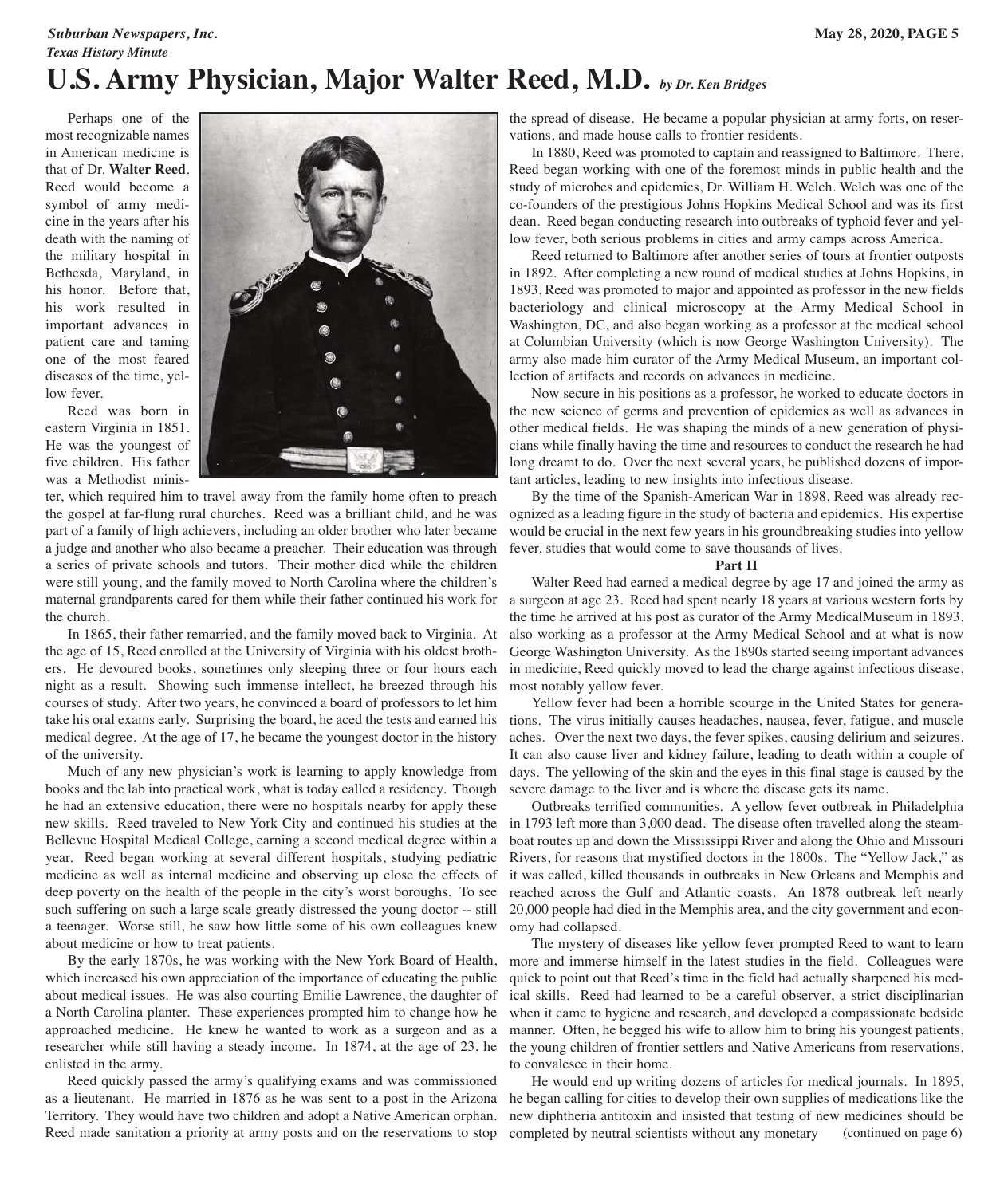### *Suburban Newspapers, Inc.* **May 28, 2020, PAGE 6**

## **Texas History Minute** (continued from page 5)

interest.

 During the Spanish-American War of 1898, most American deaths were from disease rather than gunfire. Reed was appointed chairman of a committee to study an outbreak of typhoid fever among troops during the war. The twovolume study that resulted was considered groundbreaking at the time.

 In 1900, Reed was named chairman of the Yellow Fever Commission to study outbreaks of the disease in Cuba during the war and across the US. The previous research of Cuban physicians such as Dr. Juan Guiteras and Dr. Carlos Finlay proved indispensable to Reed and the Yellow Fever Commission, suggesting that microorganisms from mosquitoes were responsible for its spread.



## **Three Day Weekend Forecast**



## **Friday, May 29:**

AM - Mostly sunny, with a high near 83; North wind 10 to 15mph. PM - Mostly clear, with a low around 63; North/northeast wind 5 to 10mph.



## **Saturday, May 30:**

AM - Mostly sunny, with a high near 84. Northeast wind around 10mph. PM - Mostly clear, with a low around 64.



## **Sunday, May 31:**

AM - Sunny, with a high near 86. PM - Mostly clear, with a low around 65.

#### **Extended Forecast Click Here:**

**<https://forecast.weather.gov>**

 Though many doubted the mosquito theory, Reed was convinced and organized a series of experiments. Two volunteers, including a commission doctor, agreed to be bitten by the mosquitoes to see whether they spread the disease. They both developed yellow fever. Two dozen other men volunteered for a series of experiments to test it further, proving that mosquitoes carried the virus. Immediately, mosquito eradication became a priority across the South and in Cuba. Reed's experiments made him a hero across the country.

 In November 1902, however, his appendix ruptured. Reed died at the age of 51.

 Reed continued to be a revered figure across the nation in the years after his death. Yellow fever rapidly receded, with the America's last city-wide outbreak occurring in New Orleans in 1905; and a vaccine was developed in 1937. His fellow physicians pushed for a new army hospital to be built and named after him as a testament to his work. The first building of what was then Walter Reed General Hospital opened in May 1909 at a cost of \$192,000 (or \$5.7 million in 2020 dollars). It steadily grew into a complex of buildings. In 1923, the Army Medical School was moved to the Walter Reed complex. Over the years, thousands of veteran service members and many prominent politicians received treatment, from minor ailments to complex surgeries and lengthy rehabilitation for injured troops, at Walter Reed in its decades of service at its original location.

 Reed's own son, Walter Lawrence Reed, embarked on an army career, rising to the rank of major general. General Reed died in 1956 at the age of 78 in the hospital that bore his father's name.

 Perhaps the most fitting legacy was in the years after his death, yellow fever was effectively eliminated in the United States, and communities across the nation no longer had to live in fear of the dreaded epidemic. A century later, the disease is almost unheard of in the United States.

## **River Oaks Police Department Crime Report** *by Police Chief Christopher Spieldenner*

#### **Wednesday, May 20**

 Officers from the River Oaks Police Department were dispatched to a business in the 5300 block of River Oaks Blvd. in reference to an unknown disturbance. Upon arrival officers determined that a female at the location was in need of assistance. After speaking with this individual, officers determined that she was having a mental health crisis and was a danger to both herself and the public at large. This individual was taken into custody, transported to a local hospital, and released into their custody for a mental evaluation.

#### **Friday, May 22**

 Officers were dispatched to a residence in the 5000 block of Langley Road in reference to a call of criminal mischief. Upon arrival, officers spoke with the complainant who directed them to the back door of her residence. Officers noted that someone had attempted to break into the residence by forcing open this back door causing damage to the door frame. No entry was made into the residence. Officers completed an offense report to document this incident. If anyone saw a suspicious person in the area around this time period, let us know.

#### **Sunday, May 24**

 Officers were dispatched to a residence in the 1700 block of Melba to speak with a victim in reference to identity theft. Upon arrival, officers were informed that someone had accessed the victim's Apple iPhone gaining access to their bank account, and several credit card accounts. Additionally the victim's phone number had been transferred from AT&T cellular service to Metro PCS cellular service. Officers completed a report for this incident, and detectives will be attempting to track down this offender.